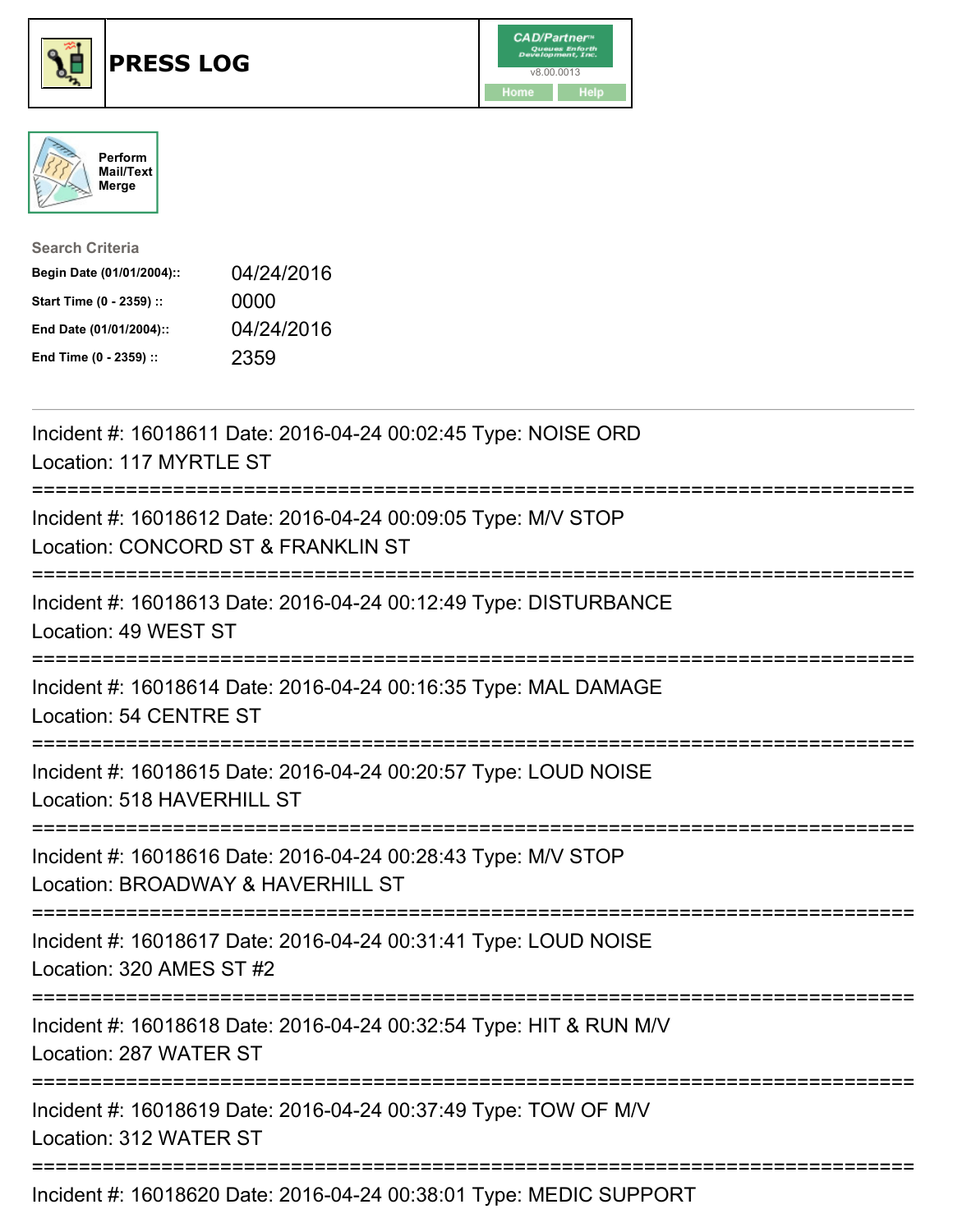Location: 18 FRANKLIN ST =========================================================================== Incident #: 16018621 Date: 2016-04-24 00:49:16 Type: LOUD NOISE Location: 160 BERKELEY ST =========================================================================== Incident #: 16018622 Date: 2016-04-24 01:21:25 Type: ALARMS Location: CITY MART / 576 HAVERHILL ST =========================================================================== Incident #: 16018623 Date: 2016-04-24 01:26:14 Type: NOISE ORD Location: 518 HAVERHILL ST =========================================================================== Incident #: 16018629 Date: 2016-04-24 01:26:53 Type: A&B PAST Location: 147 LAWRENCE ST =========================================================================== Incident #: 16018624 Date: 2016-04-24 01:28:52 Type: NOISE ORD Location: 3 WOODLAND ST #13 =========================================================================== Incident #: 16018625 Date: 2016-04-24 01:30:27 Type: M/V STOP Location: CROSS ST & HAMPSHIRE ST =========================================================================== Incident #: 16018626 Date: 2016-04-24 01:34:38 Type: BUILDING CHK Location: 576 HAVERHILL ST =========================================================================== Incident #: 16018627 Date: 2016-04-24 01:34:40 Type: M/V STOP Location: MARSTON ST =========================================================================== Incident #: 16018628 Date: 2016-04-24 01:37:07 Type: M/V STOP Location: HAVERHILL ST & OXEORD ST =========================================================================== Incident #: 16018630 Date: 2016-04-24 01:40:11 Type: MAL DAMAGE Location: 45 CEDAR ST FL 3 =========================================================================== Incident #: 16018631 Date: 2016-04-24 01:55:53 Type: BUILDING CHK Location: TEDESCHI / 703 HAVERHILL ST =========================================================================== Incident #: 16018632 Date: 2016-04-24 02:01:27 Type: BUILDING CHK Location: SAM'S FOOD STORE / 389 BROADWAY =========================================================================== Incident #: 16018633 Date: 2016-04-24 02:02:12 Type: DISTURBANCE Location: 140 NEWBURY ST ===========================================================================

Incident #: 16018634 Date: 2016-04-24 02:10:30 Type: M/V STOP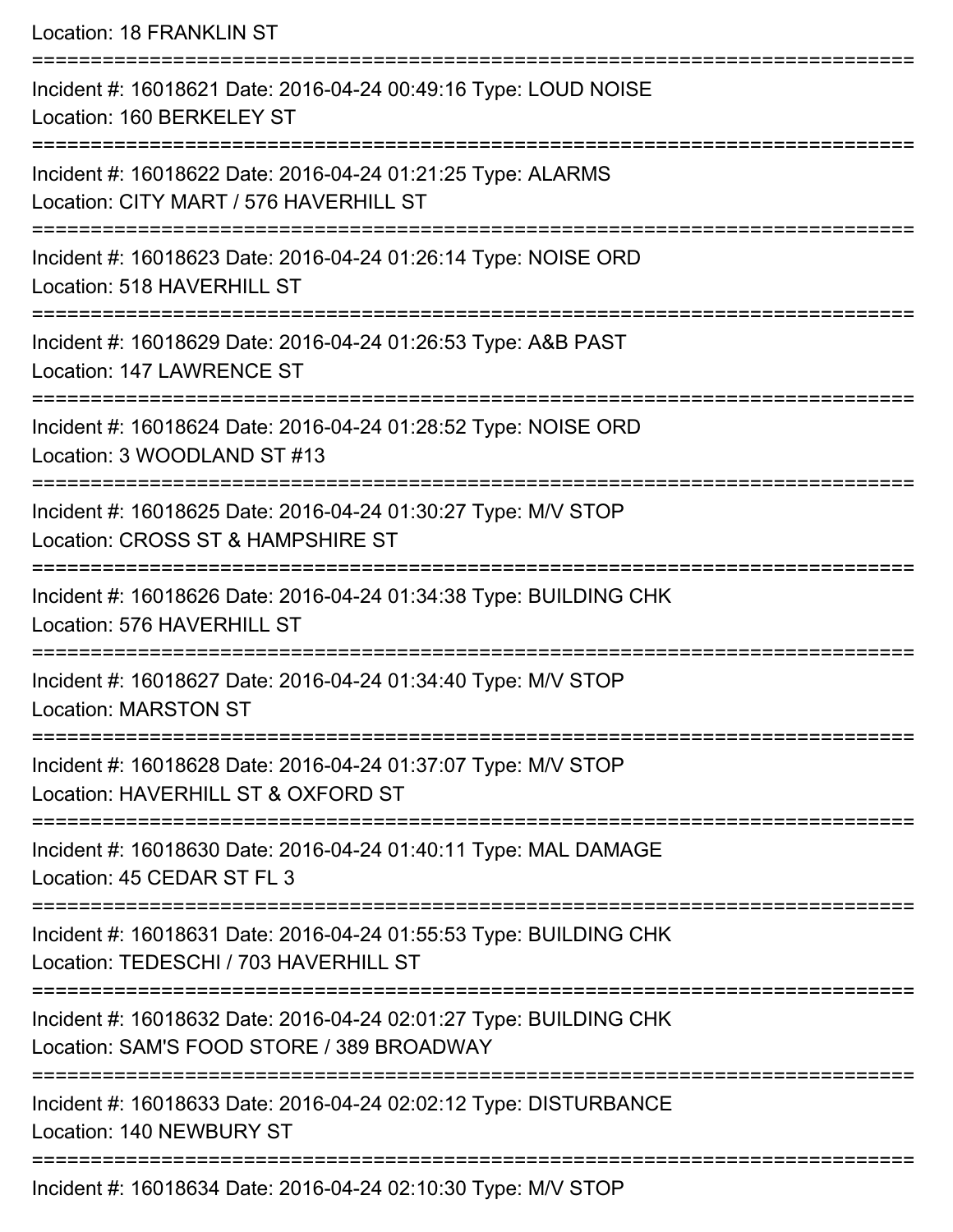| Incident #: 16018635 Date: 2016-04-24 02:11:37 Type: LOUD NOISE<br>Location: 34 SANBORN ST FL 2     |
|-----------------------------------------------------------------------------------------------------|
| Incident #: 16018636 Date: 2016-04-24 02:19:16 Type: M/V STOP<br>Location: BROADWAY & GREEN ST      |
| Incident #: 16018637 Date: 2016-04-24 02:21:05 Type: UNKNOWN PROB<br>Location: 202 BAILEY ST #B     |
| Incident #: 16018638 Date: 2016-04-24 02:27:02 Type: DISORDERLY<br>Location: 272 E HAVERHILL ST     |
| Incident #: 16018639 Date: 2016-04-24 02:27:37 Type: THREATS<br>Location: 45 CEDAR ST               |
| Incident #: 16018640 Date: 2016-04-24 02:30:16 Type: M/V STOP<br>Location: DEWEY ST & TOWER HILL ST |
| Incident #: 16018641 Date: 2016-04-24 02:31:55 Type: TOW OF M/V<br>Location: 37 FOSTER ST           |
| Incident #: 16018642 Date: 2016-04-24 02:34:34 Type: LOUD NOISE<br>Location: 106 MARKET ST #A       |
| Incident #: 16018643 Date: 2016-04-24 02:45:59 Type: DISTURBANCE<br>Location: 45 CEDAR ST           |
| Incident #: 16018644 Date: 2016-04-24 02:48:25 Type: GUN CALL<br><b>Location: SWAN ST</b>           |
| Incident #: 16018645 Date: 2016-04-24 02:57:25 Type: M/V STOP<br>Location: ESSEX AV & ESSEX ST      |
| Incident #: 16018646 Date: 2016-04-24 02:58:13 Type: M/V STOP<br>Location: BROADWAY & TREMONT ST    |
| Incident #: 16018647 Date: 2016-04-24 03:07:43 Type: LOUD NOISE<br>Location: 10 HAVERHILL ST FL 2   |
| Incident #: 16018648 Date: 2016-04-24 03:25:27 Type: BUILDING CHK                                   |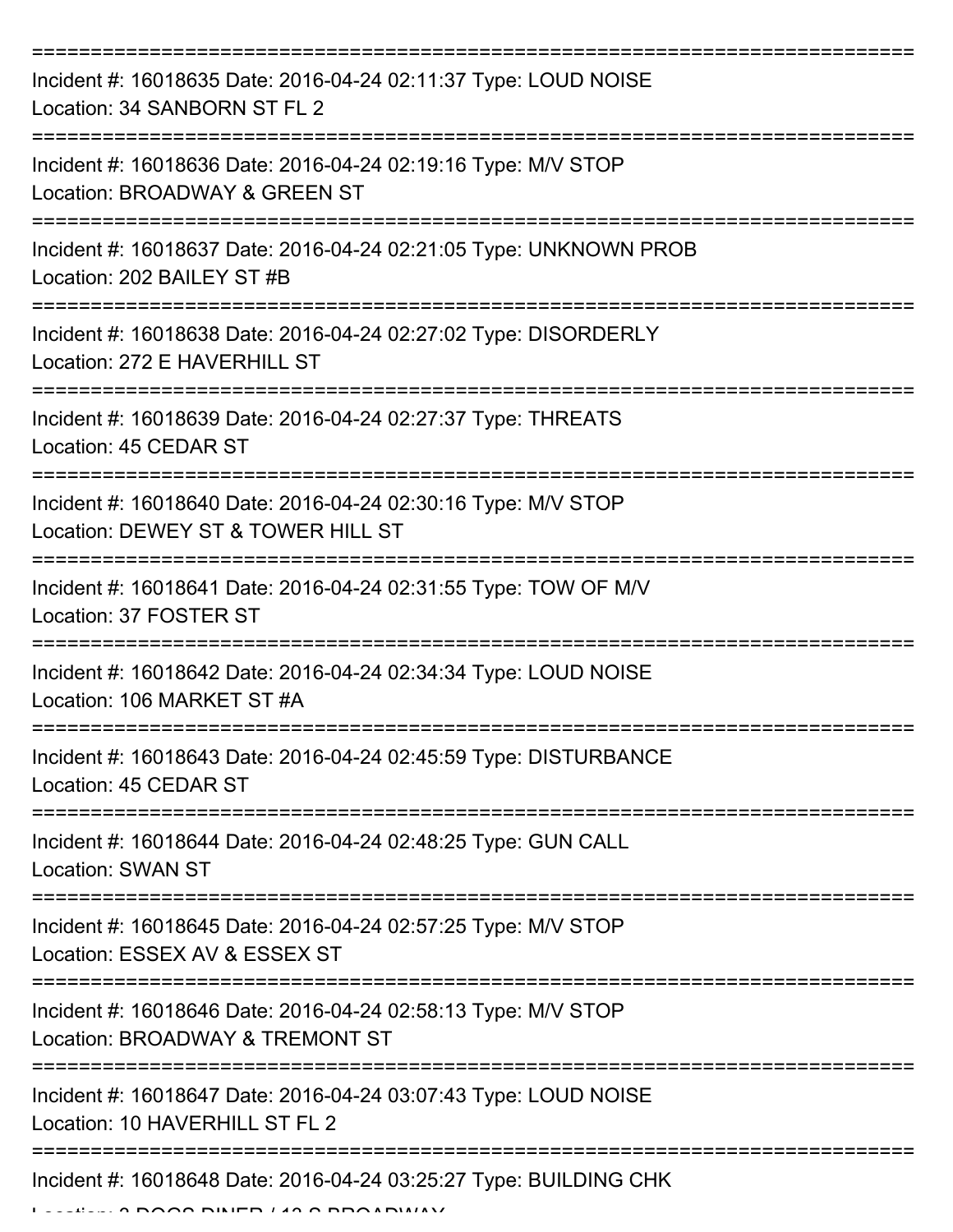| Incident #: 16018649 Date: 2016-04-24 03:29:54 Type: BUILDING CHK<br>Location: 7-ELEVEN / 370 BROADWAY                |
|-----------------------------------------------------------------------------------------------------------------------|
| Incident #: 16018651 Date: 2016-04-24 03:40:24 Type: NOISE ORD<br>Location: 307 JACKSON ST                            |
| Incident #: 16018650 Date: 2016-04-24 03:40:50 Type: NOISE ORD<br>Location: 87 BOXFORD ST                             |
| Incident #: 16018652 Date: 2016-04-24 03:41:37 Type: M/V STOP<br>Location: HAMPSHIRE ST & PARK ST                     |
| Incident #: 16018653 Date: 2016-04-24 03:45:41 Type: DISORDERLY<br>Location: 68 BOXFORD ST                            |
| Incident #: 16018654 Date: 2016-04-24 04:01:43 Type: M/V STOP<br>Location: MARKET ST & S UNION ST                     |
| Incident #: 16018655 Date: 2016-04-24 04:08:23 Type: ALARMS<br>Location: WENDY'S / 99 WINTHROP AV                     |
| Incident #: 16018656 Date: 2016-04-24 04:09:47 Type: BUILDING CHK<br>Location: APPLIANCE CORNER, INC. / 199 LOWELL ST |
| Incident #: 16018657 Date: 2016-04-24 04:10:54 Type: BUILDING CHK<br>Location: ADVANCED AUTO PARTS / 183 BROADWAY     |
| Incident #: 16018658 Date: 2016-04-24 04:17:27 Type: LOUD NOISE<br>Location: 15 ROWE ST                               |
| Incident #: 16018659 Date: 2016-04-24 04:24:56 Type: M/V STOP<br>Location: LOWELL ST & RIVERSIDE DR                   |
| Incident #: 16018661 Date: 2016-04-24 04:26:32 Type: DISTURBANCE<br>Location: 360 AMES ST                             |
| Incident #: 16018660 Date: 2016-04-24 04:26:36 Type: BUILDING CHK<br>Location: 354 LOWELL ST                          |
| Incident #: 16018662 Date: 2016-04-24 04:31:08 Type: LOUD NOISE                                                       |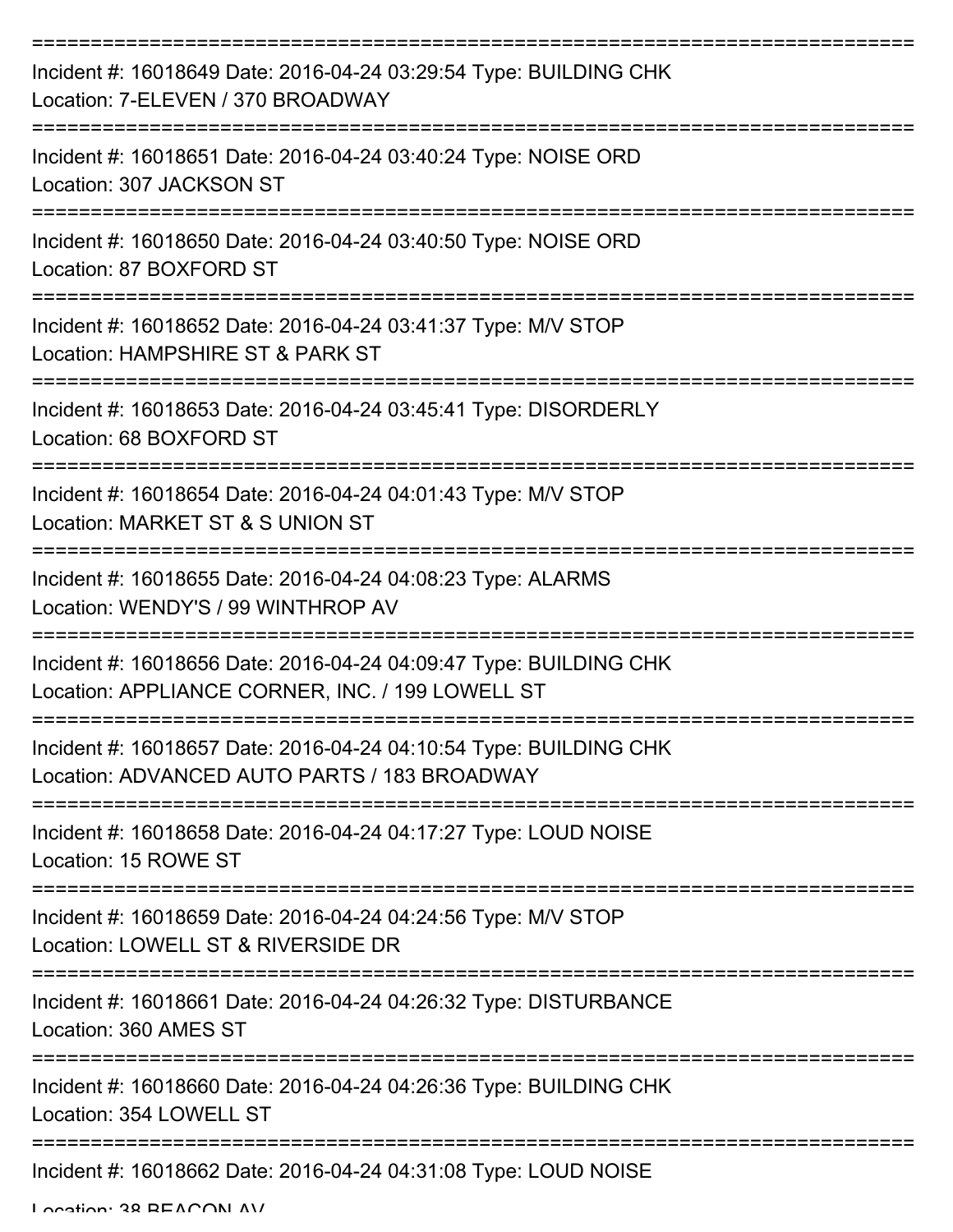| Incident #: 16018663 Date: 2016-04-24 04:46:09 Type: BUILDING CHK<br>Location: DUNKIN DONUTS / 581 ANDOVER ST        |
|----------------------------------------------------------------------------------------------------------------------|
| Incident #: 16018664 Date: 2016-04-24 04:47:11 Type: BUILDING CHK<br>Location: MINIMARKET / 112 PARKER ST            |
| Incident #: 16018665 Date: 2016-04-24 04:57:07 Type: BUILDING CHK<br>Location: 444 RIVERSIDE DR                      |
| Incident #: 16018666 Date: 2016-04-24 05:01:20 Type: DOMESTIC/PROG<br>Location: 48 MELVIN ST #9-19                   |
| Incident #: 16018667 Date: 2016-04-24 05:06:07 Type: BUILDING CHK<br>Location: GRAINGER / 121 MARSTON ST             |
| Incident #: 16018668 Date: 2016-04-24 06:10:28 Type: SUS PERS/MV<br>Location: 40 PARK                                |
| Incident #: 16018669 Date: 2016-04-24 06:43:47 Type: PARK & WALK<br>Location: 0 BROADWAY                             |
| Incident #: 16018670 Date: 2016-04-24 06:59:28 Type: SUS PERS/MV<br>Location: 329 HIGH ST                            |
| Incident #: 16018671 Date: 2016-04-24 07:02:28 Type: INVEST CONT<br><b>Location: SWAN ST</b>                         |
| ==================<br>Incident #: 16018672 Date: 2016-04-24 07:49:21 Type: M/V STOP<br>Location: NEWTON ST & ROWE ST |
| Incident #: 16018673 Date: 2016-04-24 07:51:33 Type: ALARMS<br>Location: EBLEN FASHION / 490 ESSEX ST                |
| Incident #: 16018674 Date: 2016-04-24 07:56:16 Type: M/V STOP<br>Location: NEWTON ST & ROWE ST                       |
| Incident #: 16018675 Date: 2016-04-24 08:11:38 Type: M/V STOP<br><b>Location: FERRY ST</b>                           |
| Incident #: 16018676 Date: 2016-04-24 08:16:50 Type: SUS PERS/MV<br>Location: 518 HAVERHILL ST                       |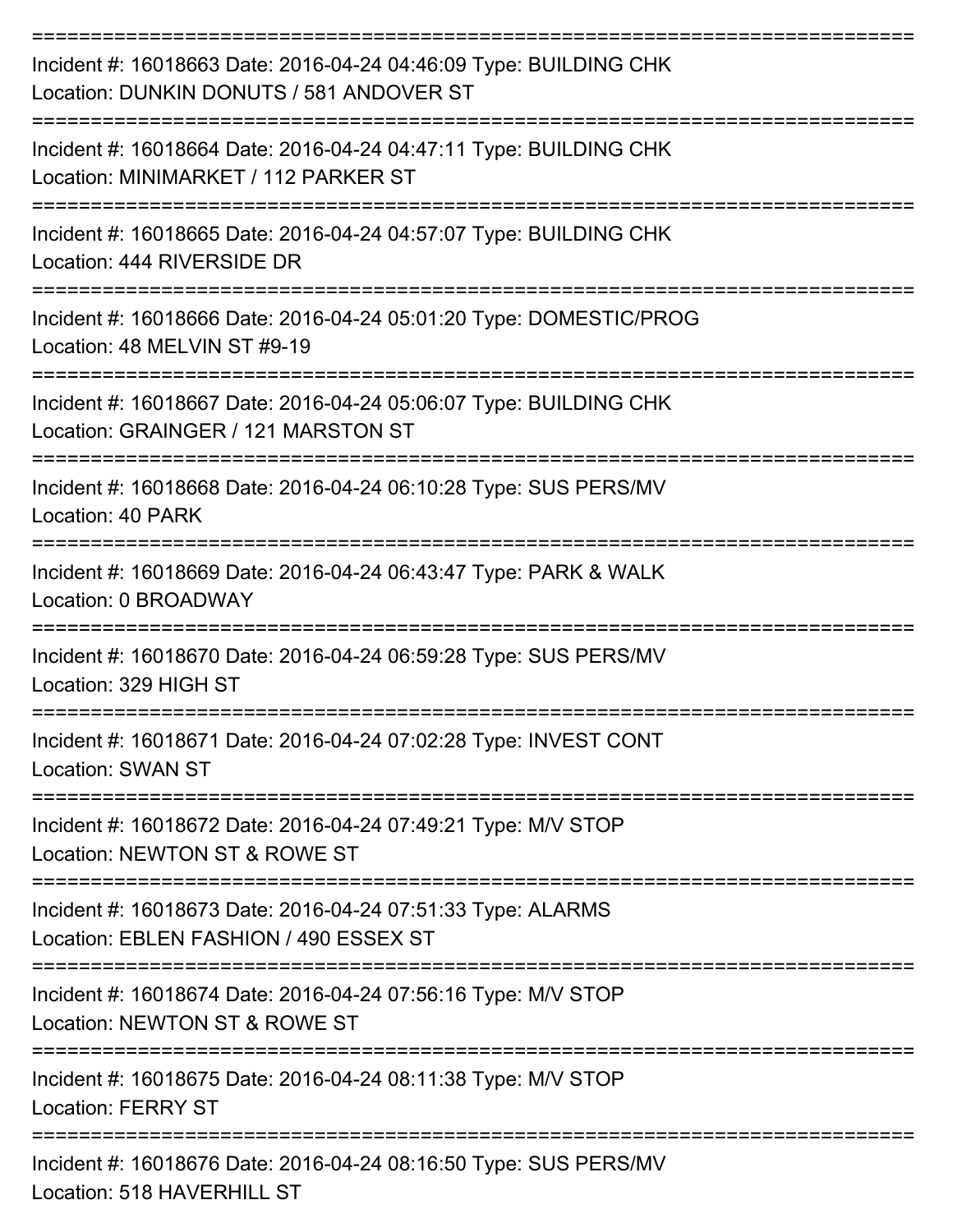Incident #: 16018677 Date: 2016-04-24 08:28:36 Type: MV/BLOCKING Location: 88 EASTON ST =========================================================================== Incident #: 16018678 Date: 2016-04-24 09:06:06 Type: ALARM/BURG Location: ARLINGTON SCHOOL / 150 ARLINGTON ST =========================================================================== Incident #: 16018679 Date: 2016-04-24 09:19:23 Type: SUICIDE ATTEMPT Location: 518 HAVERHILL ST FL BSEMENT =========================================================================== Incident #: 16018680 Date: 2016-04-24 09:26:30 Type: SUS PERS/MV Location: 24 HALE ST =========================================================================== Incident #: 16018681 Date: 2016-04-24 09:26:50 Type: ALARM/BURG Location: 107 UNION ST =========================================================================== Incident #: 16018682 Date: 2016-04-24 09:29:10 Type: PARK & WALK Location: BROADWAY & CONCORD ST =========================================================================== Incident #: 16018683 Date: 2016-04-24 09:44:55 Type: SUS PERS/MV Location: 205 BROADWAY =========================================================================== Incident #: 16018684 Date: 2016-04-24 09:48:34 Type: GENERAL SERV Location: ESSEX ST & NESMITH ST =========================================================================== Incident #: 16018685 Date: 2016-04-24 09:51:56 Type: CK WELL BEING Location: 27 N PARISH RD =========================================================================== Incident #: 16018686 Date: 2016-04-24 10:02:57 Type: ALARM/BURG Location: 34 WEST ST =========================================================================== Incident #: 16018687 Date: 2016-04-24 10:06:26 Type: CK WELL BEING Location: 353 ELM ST #APT207 =========================================================================== Incident #: 16018688 Date: 2016-04-24 10:18:22 Type: HIT & RUN M/V Location: 171 HIGH ST =========================================================================== Incident #: 16018689 Date: 2016-04-24 10:20:55 Type: ALARM/BURG Location: WBC EXTRUSION PRODUCTS INC / 421 MERRIMACK ST =========================================================================== Incident #: 16018690 Date: 2016-04-24 10:34:29 Type: DISTURBANCE Location: 7 PERRY AV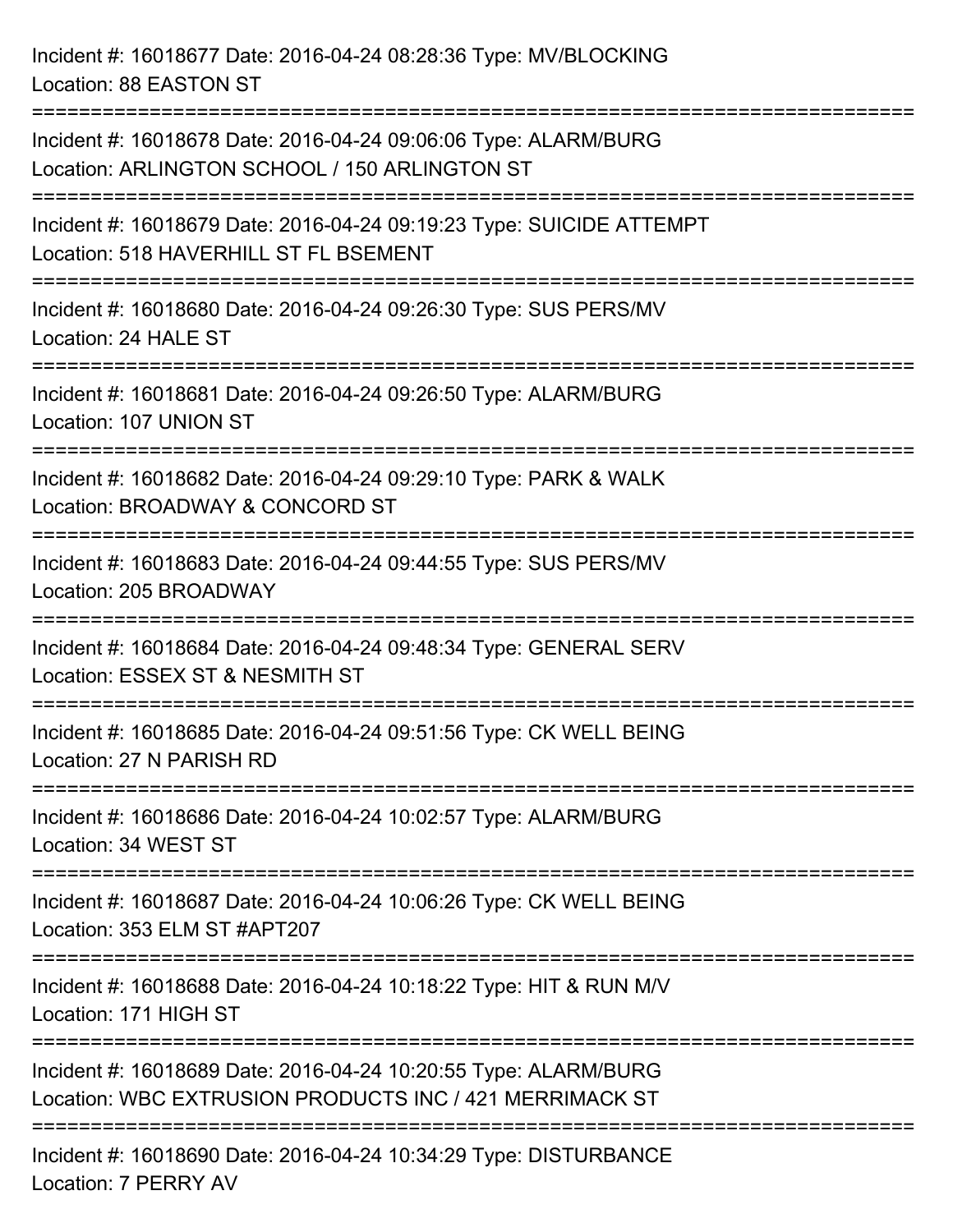| Incident #: 16018691 Date: 2016-04-24 10:37:56 Type: SUS PERS/MV<br>Location: WEST STREET AUTO / 136 WEST ST                                    |
|-------------------------------------------------------------------------------------------------------------------------------------------------|
| :==================================<br>Incident #: 16018692 Date: 2016-04-24 10:51:43 Type: M/V STOP<br>Location: 375 HAVERHILL ST              |
| Incident #: 16018693 Date: 2016-04-24 10:57:23 Type: DOMESTIC/PAST<br>Location: 241 HOWARD ST #1                                                |
| Incident #: 16018694 Date: 2016-04-24 11:01:45 Type: M/V STOP<br>Location: NEWTON ST & ROWE ST                                                  |
| Incident #: 16018695 Date: 2016-04-24 11:02:51 Type: AUTO ACC/NO PI<br>Location: CARLEENS COFFEE SHOPPE / 209 S BROADWAY<br>------------------- |
| Incident #: 16018696 Date: 2016-04-24 11:06:15 Type: ALARM/BURG<br>Location: 30 MCFARLIN CT                                                     |
| Incident #: 16018697 Date: 2016-04-24 11:13:48 Type: M/V STOP<br>Location: 329 HAVERHILL ST<br>=======================                          |
| Incident #: 16018698 Date: 2016-04-24 11:20:31 Type: UNWANTEDGUEST<br>Location: 241 S UNION ST                                                  |
| Incident #: 16018699 Date: 2016-04-24 11:28:33 Type: ALARM/BURG<br>Location: ARLINGTON SCHOOL / 150 ARLINGTON ST                                |
| Incident #: 16018700 Date: 2016-04-24 11:35:21 Type: SUS PERS/MV<br>Location: BRADFORD ST & BROADWAY                                            |
| Incident #: 16018701 Date: 2016-04-24 11:40:07 Type: ALARM/BURG<br>Location: RIVERWALK HEALTH & HUMAN SERVICES / 280 MERRIMACK ST               |
| Incident #: 16018702 Date: 2016-04-24 11:52:50 Type: ALARM/BURG<br>Location: WBC EXTRUSION PRODUCTS INC / 421 MERRIMACK ST                      |
| Incident #: 16018703 Date: 2016-04-24 11:54:54 Type: MISSING PERS<br>Location: 10 BELMONT ST                                                    |
| Incident #: 16018704 Date: 2016-04-24 11:55:55 Type: SUS PERS/MV<br>Location: BROADWAY & HAVERHILL ST                                           |
|                                                                                                                                                 |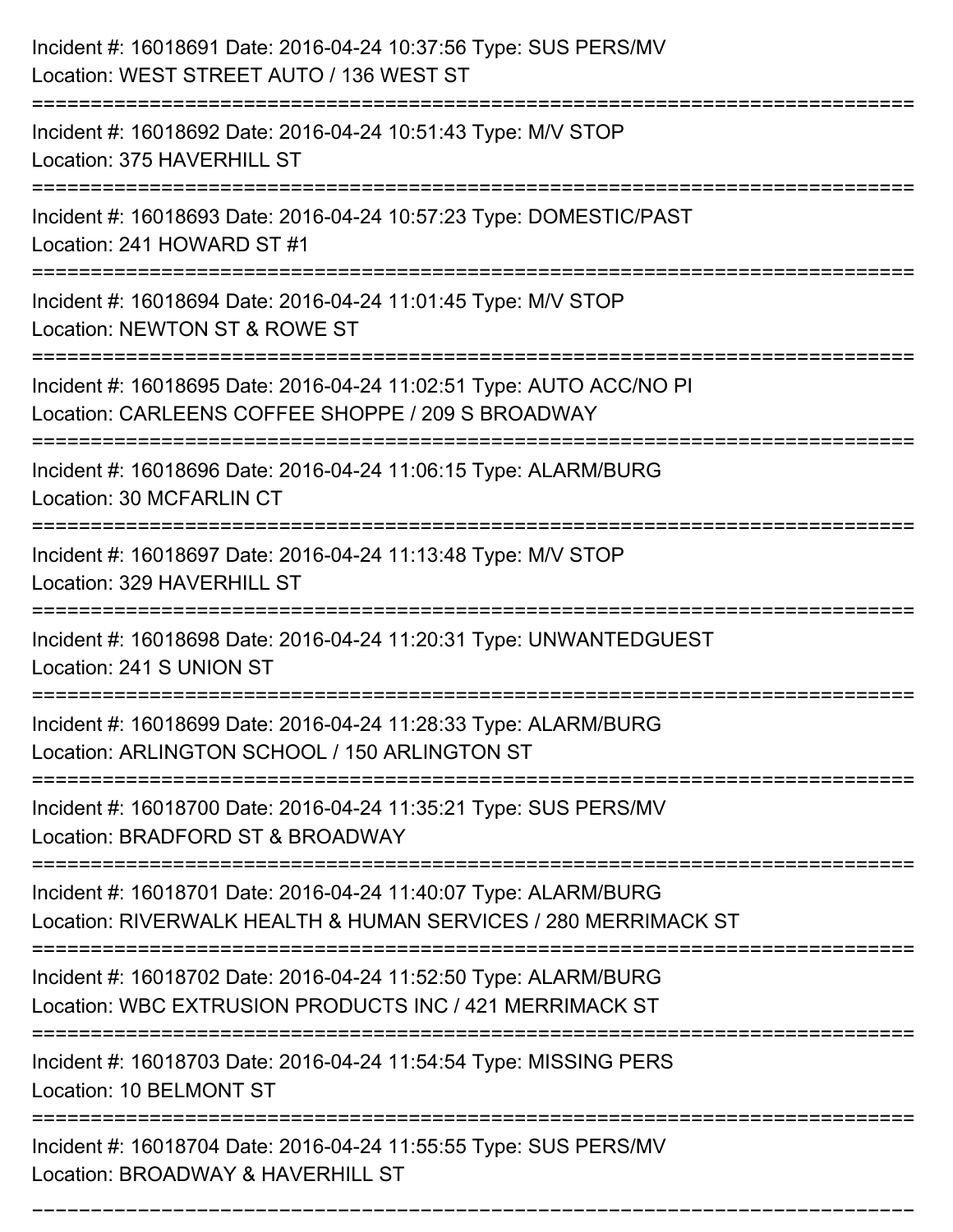| Incident #: 16018705 Date: 2016-04-24 12:11:47 Type: M/V STOP<br>Location: BROADWAY & HAVERHILL ST                                     |
|----------------------------------------------------------------------------------------------------------------------------------------|
| Incident #: 16018706 Date: 2016-04-24 12:13:25 Type: M/V STOP<br>Location: PARKER ST & SALEM ST                                        |
| Incident #: 16018707 Date: 2016-04-24 12:15:30 Type: UNWANTEDGUEST<br>Location: SEVEN ELEVEN / 99 HAMPSHIRE ST                         |
| Incident #: 16018708 Date: 2016-04-24 12:15:57 Type: LARCENY/PAST<br>Location: YMCA / 40 LAWRENCE ST                                   |
| Incident #: 16018709 Date: 2016-04-24 12:23:03 Type: M/V STOP<br>Location: S BROADWAY & BOWDOIN                                        |
| Incident #: 16018710 Date: 2016-04-24 12:31:58 Type: M/V STOP<br>Location: WINTHROP & N PARISH                                         |
| Incident #: 16018711 Date: 2016-04-24 12:49:10 Type: GENERAL SERV<br>Location: COMMUNITY DAY CHARTER SCHOOL / 73 PROSPECT ST           |
| Incident #: 16018712 Date: 2016-04-24 12:56:36 Type: ALARM/HOLD<br>Location: POST OFFICE / 431 COMMON ST                               |
| Incident #: 16018714 Date: 2016-04-24 13:00:14 Type: STOL/MV/PAS<br>Location: 112 BERNARD AV                                           |
| Incident #: 16018713 Date: 2016-04-24 13:01:30 Type: M/V STOP<br>Location: ANDOVER ST & WINTHROP AV                                    |
| Incident #: 16018715 Date: 2016-04-24 13:14:33 Type: ANIMAL COMPL<br>Location: BERKELEY ST & JACKSON ST                                |
| ====================================<br>Incident #: 16018716 Date: 2016-04-24 13:30:45 Type: HIT & RUN M/V<br>Location: 274 FARNHAM ST |
| Incident #: 16018717 Date: 2016-04-24 13:33:46 Type: M/V STOP<br>Location: BERKELEY ST & E HAVERHILL ST                                |
| Incident #: 16018718 Date: 2016-04-24 13:46:00 Type: M/V STOP<br>Location: ERVING AV & JACKSON ST                                      |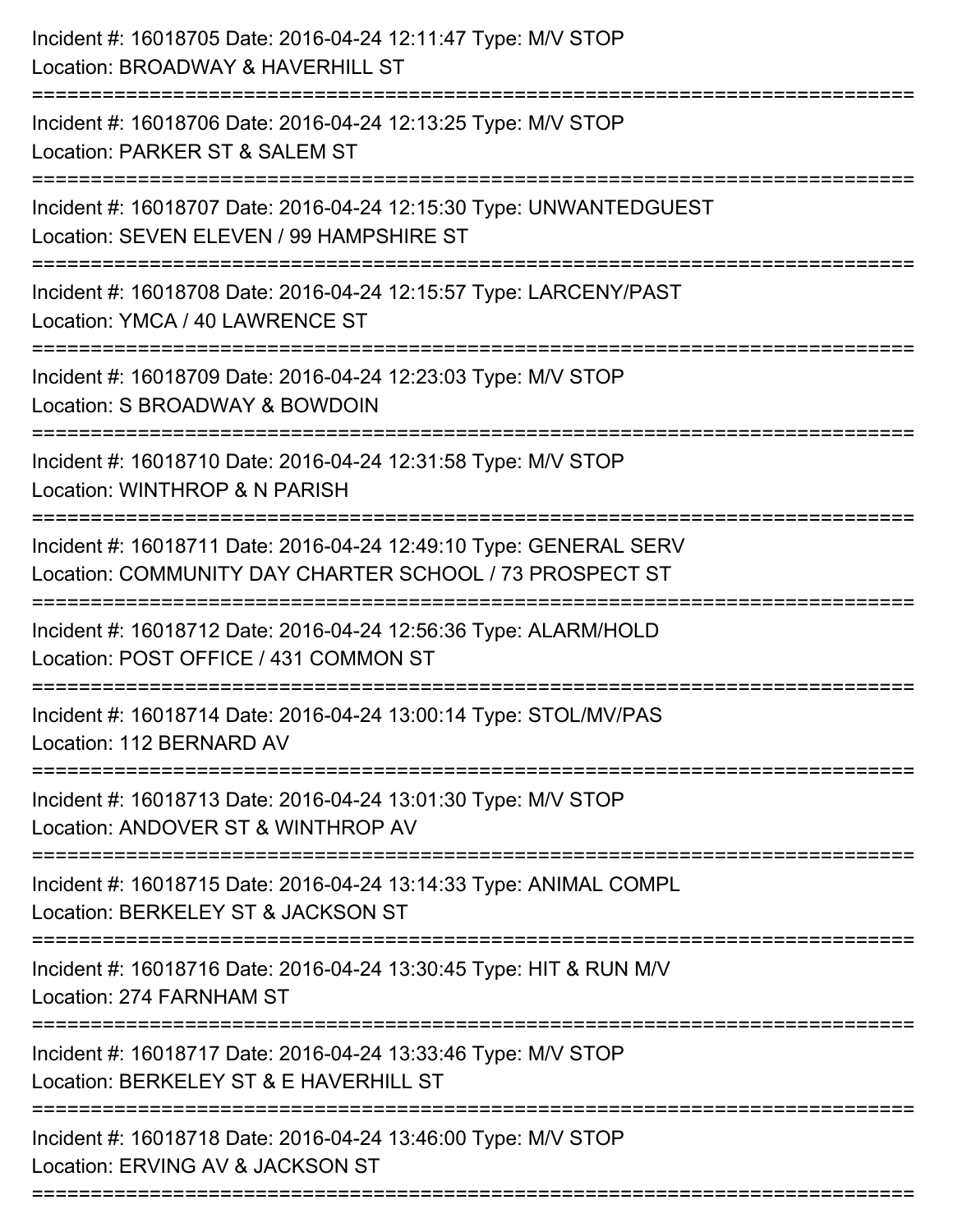Location: WALGREENS / 135 BROADWAY =========================================================================== Incident #: 16018720 Date: 2016-04-24 14:01:47 Type: ALARM/BURG Location: 106 CHESTER ST =========================================================================== Incident #: 16018721 Date: 2016-04-24 14:14:21 Type: ALARM/BURG Location: ARLINGTON SCHOOL / 150 ARLINGTON ST =========================================================================== Incident #: 16018722 Date: 2016-04-24 14:16:12 Type: AUTO ACC/NO PI Location: BRADFORD ST & BROADWAY =========================================================================== Incident #: 16018723 Date: 2016-04-24 14:19:28 Type: AUTO ACC/NO PI Location: MARLBORO ST & S UNION ST =========================================================================== Incident #: 16018724 Date: 2016-04-24 14:30:13 Type: M/V STOP Location: AMESBURY ST & LOWELL ST =========================================================================== Incident #: 16018725 Date: 2016-04-24 14:39:09 Type: SUS PERS/MV Location: MANCHESTER ST & WASHINGTON ST =========================================================================== Incident #: 16018726 Date: 2016-04-24 15:02:02 Type: M/V STOP Location: BROADWAY & COMMON ST =========================================================================== Incident #: 16018727 Date: 2016-04-24 15:06:06 Type: DRUG VIO Location: 10 DIAMOND ST =========================================================================== Incident #: 16018728 Date: 2016-04-24 15:07:07 Type: SUS PERS/MV Location: HAVERHILL ST & MILTON ST =========================================================================== Incident #: 16018729 Date: 2016-04-24 15:13:07 Type: TRESPASSING Location: 101 S BOWDOIN ST =========================================================================== Incident #: 16018730 Date: 2016-04-24 15:15:05 Type: ALARM/BURG Location: 596 ESSEX ST =========================================================================== Incident #: 16018731 Date: 2016-04-24 15:20:16 Type: TENANT PROB Location: 29 KENT ST FL 1STFL =========================================================================== Incident #: 16018732 Date: 2016-04-24 15:21:00 Type: DISTURBANCE Location: EMMETT ST & NEWTON ST ===========================================================================

Incident #: 1601873 Date: 2016 04 24 15:25:59 Type: NOISE ORD.<br>.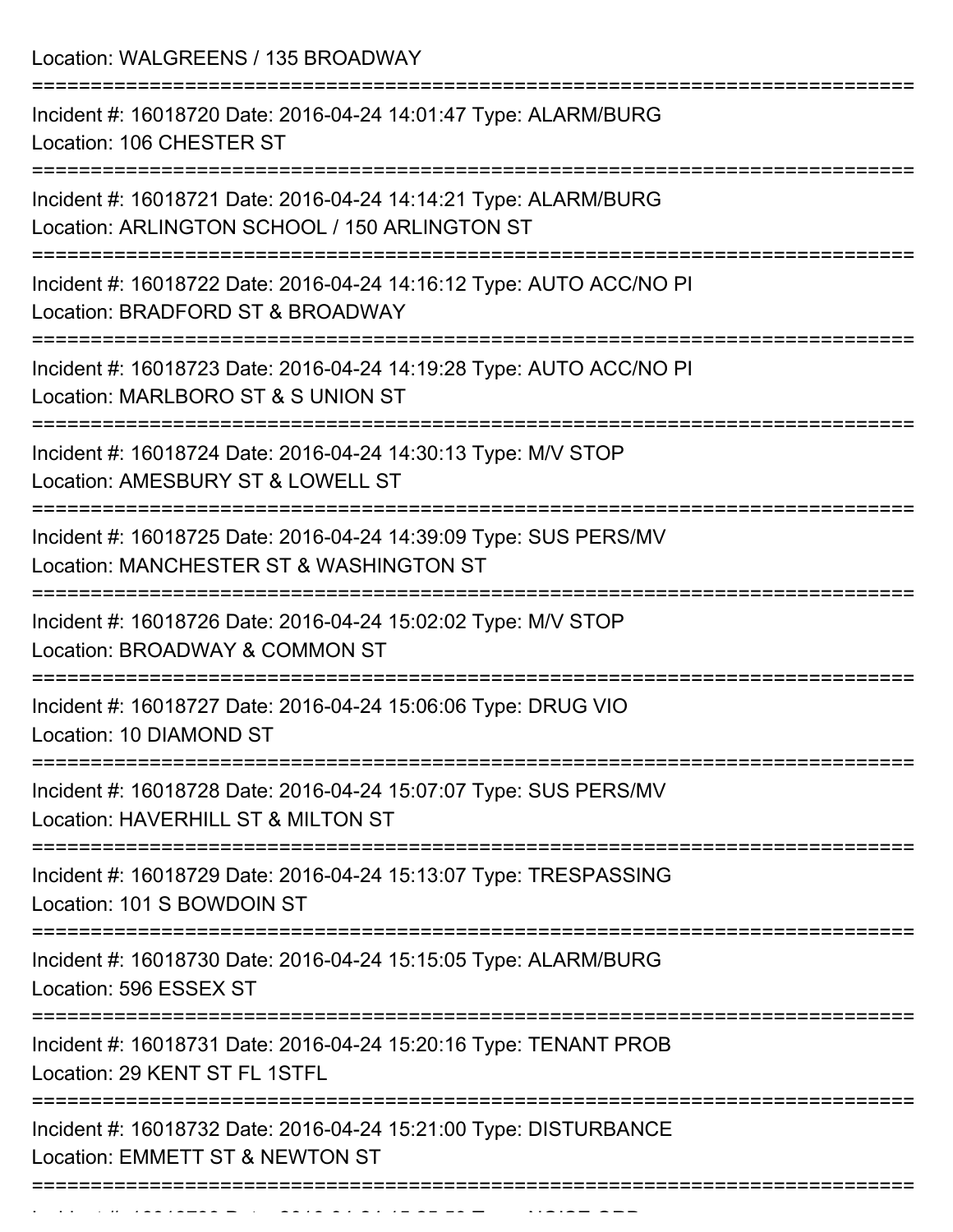| Location: HAFFNER'S GAS STATION / 69 PARKER ST                                                                 |
|----------------------------------------------------------------------------------------------------------------|
| Incident #: 16018734 Date: 2016-04-24 15:49:19 Type: M/V STOP<br>Location: 425 CANAL ST                        |
| Incident #: 16018735 Date: 2016-04-24 16:00:55 Type: UNKNOWN PROB<br>Location: 145 ESSEX ST                    |
| Incident #: 16018736 Date: 2016-04-24 16:05:38 Type: M/V STOP<br>Location: 154 ESSEX ST                        |
| Incident #: 16018737 Date: 2016-04-24 16:09:48 Type: M/V STOP<br>Location: 225 ESSEX ST                        |
| Incident #: 16018738 Date: 2016-04-24 16:27:13 Type: M/V STOP<br>Location: 187 BROADWAY                        |
| Incident #: 16018739 Date: 2016-04-24 16:30:17 Type: SUS PERS/MV<br>Location: BRADFORD ST & BROADWAY           |
| Incident #: 16018740 Date: 2016-04-24 16:33:43 Type: M/V STOP<br>Location: ESSEX ST & WINTER ST                |
| Incident #: 16018741 Date: 2016-04-24 16:34:45 Type: MAN DOWN<br>Location: 188 BROADWAY                        |
| Incident #: 16018742 Date: 2016-04-24 16:39:02 Type: M/V STOP<br>Location: 3721273 NH / CONGRESS ST & OLIVE AV |
| Incident #: 16018743 Date: 2016-04-24 16:39:16 Type: DISTURBANCE<br>Location: 34 WALNUT ST                     |
| Incident #: 16018744 Date: 2016-04-24 16:39:53 Type: LOUD NOISE<br>Location: MERRIMACK ST & S UNION ST         |
| Incident #: 16018745 Date: 2016-04-24 16:47:32 Type: SUS PERS/MV<br>Location: 205 BROADWAY                     |
| Incident #: 16018746 Date: 2016-04-24 17:06:24 Type: SUICIDE ATTEMPT<br>Location: 133 ESSEX ST #21 FL 1        |
|                                                                                                                |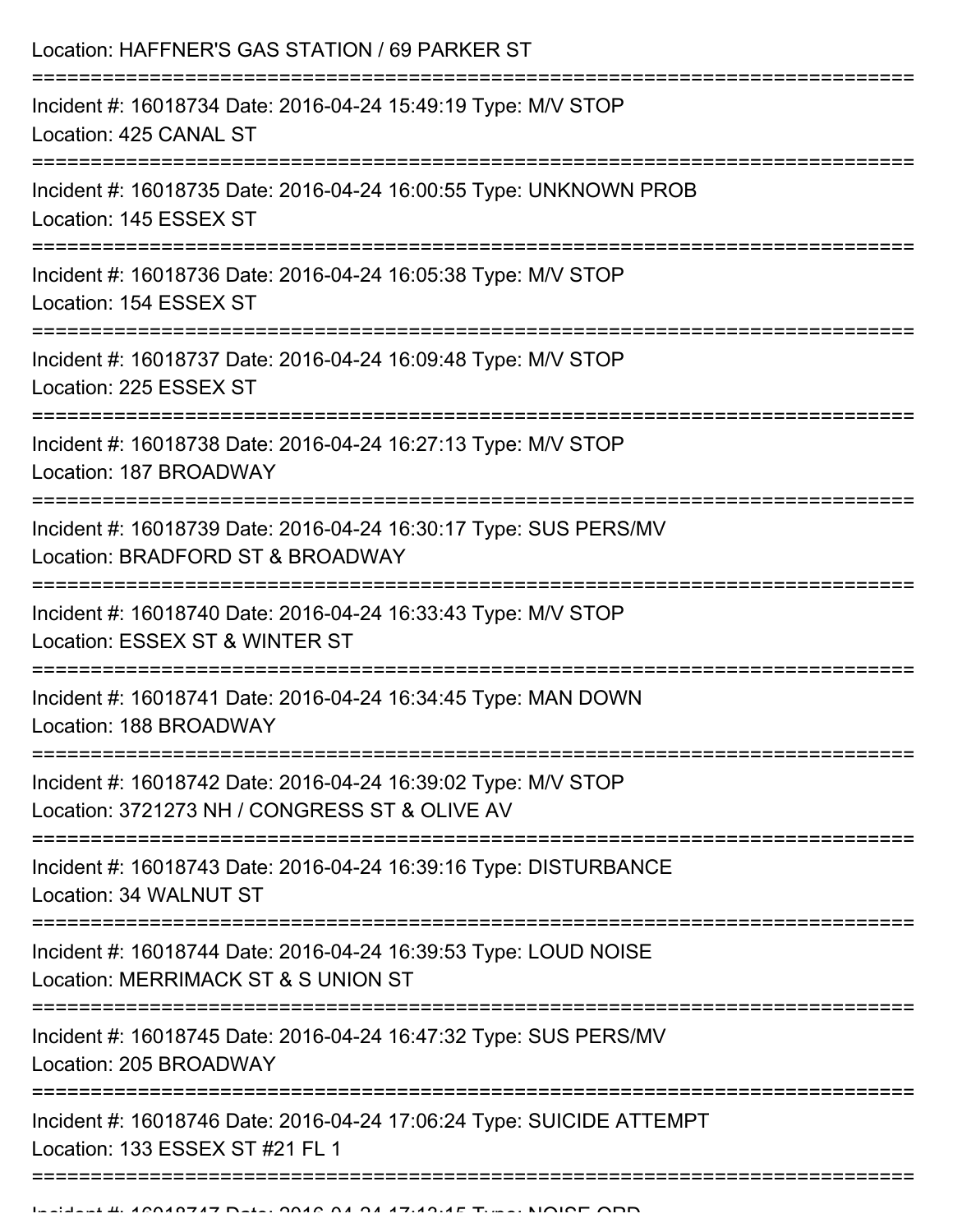| Location: HAFFNER'S GAS STATION / 69 PARKER ST                                                                                  |
|---------------------------------------------------------------------------------------------------------------------------------|
| Incident #: 16018748 Date: 2016-04-24 17:23:13 Type: LOST PROPERTY<br>Location: 8 DANFORTH ST                                   |
| Incident #: 16018749 Date: 2016-04-24 17:27:57 Type: ALARM/BURG<br>Location: LAWRENCE REAL ESTATE / 139 NEWBURY ST              |
| Incident #: 16018750 Date: 2016-04-24 17:31:52 Type: NOISE ORD<br>Location: AMESBURY ST & CANAL ST<br>------------------------- |
| Incident #: 16018751 Date: 2016-04-24 17:35:00 Type: NOISE ORD<br>Location: METHUEN ST & UNION ST                               |
| Incident #: 16018752 Date: 2016-04-24 17:38:21 Type: M/V STOP<br>Location: AMESBURY ST & METHUEN ST                             |
| Incident #: 16018753 Date: 2016-04-24 17:49:41 Type: NOISE ORD<br>Location: 19 PLEASANT TER                                     |
| Incident #: 16018754 Date: 2016-04-24 17:49:51 Type: MAL DAMAGE<br>Location: 223 ABBOTT ST                                      |
| -----------------<br>Incident #: 16018755 Date: 2016-04-24 18:05:17 Type: M/V STOP<br><b>Location: 75 MANCHESTER ST</b>         |
| Incident #: 16018757 Date: 2016-04-24 18:38:19 Type: MAL DAMG PROG<br>Location: 124 BAILEY ST FL 1                              |
| Incident #: 16018756 Date: 2016-04-24 18:38:21 Type: M/V STOP<br>Location: COMMON ST & JACKSON ST                               |
| Incident #: 16018758 Date: 2016-04-24 18:47:35 Type: A&B PAST<br>Location: 198 BRUCE ST                                         |
| Incident #: 16018759 Date: 2016-04-24 19:00:00 Type: M/V STOP<br>Location: 411 LOWELL ST                                        |
| Incident #: 16018760 Date: 2016-04-24 19:07:24 Type: AUTO ACC/NO PI<br><b>Location: BARKER ST</b>                               |
|                                                                                                                                 |

Incident #: 16018761 Date: 2016-04-24 19:10:07 Type: GUN CALL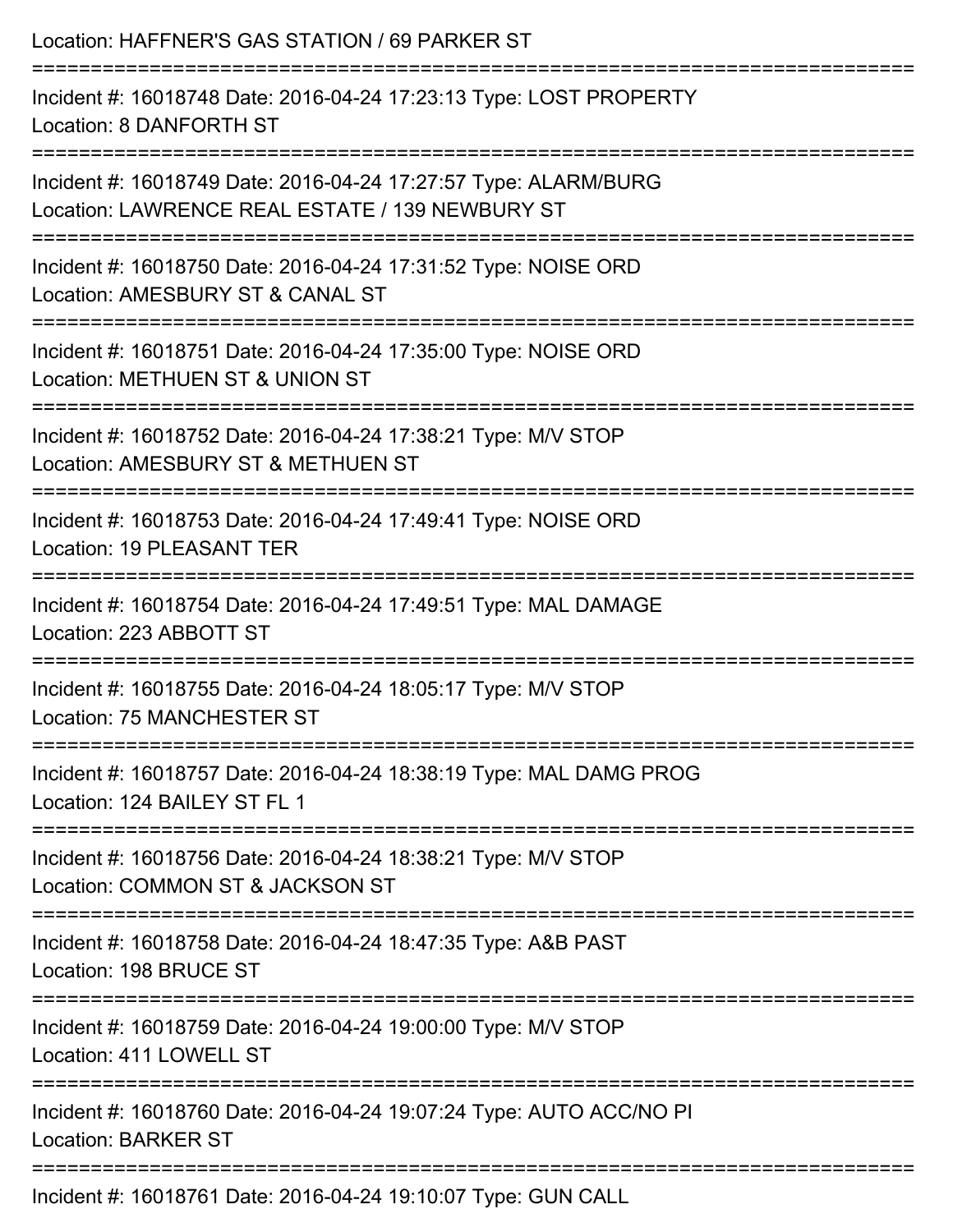| Incident #: 16018762 Date: 2016-04-24 19:17:42 Type: M/V STOP<br>Location: CRESCENT ST & MAY ST           |
|-----------------------------------------------------------------------------------------------------------|
| Incident #: 16018763 Date: 2016-04-24 19:31:04 Type: A&B PAST<br>Location: 86 BENNINGTON ST FL 2          |
| Incident #: 16018764 Date: 2016-04-24 19:36:18 Type: M/V STOP<br>Location: BELLVUE CEMETERY / null        |
| Incident #: 16018765 Date: 2016-04-24 19:49:34 Type: VIO CITY ORD<br>Location: 15 CLINTON CT              |
| Incident #: 16018766 Date: 2016-04-24 19:56:41 Type: NOISE ORD<br>Location: 5 WILLIAM ST #1 FL 1          |
| Incident #: 16018767 Date: 2016-04-24 19:59:00 Type: NOISE ORD<br><b>Location: 50 LINEHAN ST</b>          |
| Incident #: 16018768 Date: 2016-04-24 20:07:46 Type: NOISE ORD<br>Location: 36 CANTON ST                  |
| ============<br>Incident #: 16018769 Date: 2016-04-24 20:18:13 Type: HOMICIDE<br>Location: 204 S UNION ST |
| Incident #: 16018770 Date: 2016-04-24 20:20:26 Type: NOISE ORD<br>Location: 20-22 BENNINGTON ST           |
| Incident #: 16018771 Date: 2016-04-24 20:34:16 Type: DOMESTIC/PROG<br>Location: 23 BRUCE ST #1 FL 1       |
| Incident #: 16018772 Date: 2016-04-24 20:58:54 Type: SUS PERS/MV<br>Location: 77 SWAN ST                  |
| Incident #: 16018773 Date: 2016-04-24 21:34:06 Type: DISTURBANCE<br>Location: 349 ESSEX ST #301 FL 3      |
| Incident #: 16018774 Date: 2016-04-24 21:42:35 Type: M/V STOP<br>Location: 90 LOWELL ST                   |
| Incident #: 16018775 Date: 2016-04-24 22:00:02 Type: NOISE ORD                                            |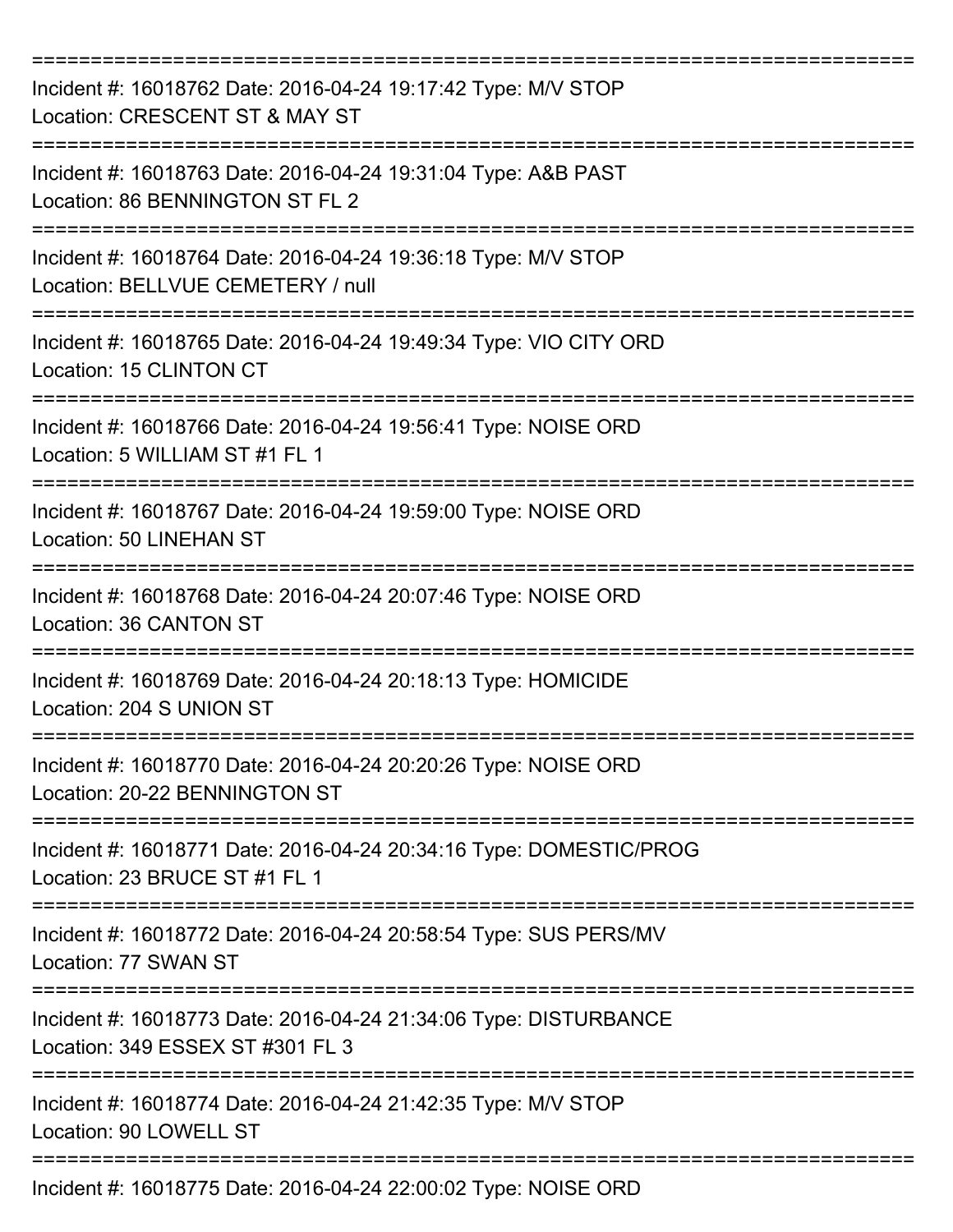| Incident #: 16018776 Date: 2016-04-24 22:01:50 Type: ALARM/BURG<br>Location: SUPERIOR CLEANERS / 37 ESSEX ST       |
|--------------------------------------------------------------------------------------------------------------------|
| Incident #: 16018777 Date: 2016-04-24 22:05:28 Type: DISORDERLY<br>Location: 92 COOLIDGE ST                        |
| Incident #: 16018778 Date: 2016-04-24 22:21:18 Type: M/V STOP<br>Location: 126 S BROADWAY                          |
| Incident #: 16018779 Date: 2016-04-24 22:22:45 Type: DOMESTIC/PAST<br>Location: 48 UNION ST #1 FL 1                |
| Incident #: 16018780 Date: 2016-04-24 22:24:17 Type: NOISE ORD<br>Location: AMESBURY ST & COMMON ST                |
| Incident #: 16018781 Date: 2016-04-24 22:30:46 Type: M/V STOP<br>Location: 29 DORCHESTER ST<br>------------        |
| Incident #: 16018782 Date: 2016-04-24 22:33:47 Type: TRESPASSING<br>Location: MI RESIDENTIAL / 172 LAWRENCE ST #4J |
| Incident #: 16018783 Date: 2016-04-24 22:47:49 Type: M/V STOP<br>Location: E HAVERHILL ST & HIGH ST                |
| Incident #: 16018784 Date: 2016-04-24 22:51:01 Type: DISTURBANCE<br>Location: 85 OXFORD ST FL 2                    |
| Incident #: 16018785 Date: 2016-04-24 23:01:46 Type: DOMESTIC/PROG<br>Location: 62 HAMPSHIRE ST #2B FL 2           |
| Incident #: 16018786 Date: 2016-04-24 23:04:45 Type: DISORDERLY<br>Location: 77 WARREN ST #1 FL 1                  |
| Incident #: 16018787 Date: 2016-04-24 23:08:08 Type: DOMESTIC/PAST<br>Location: BROADWAY & CONCORD ST              |
| Incident #: 16018788 Date: 2016-04-24 23:10:07 Type: HIT & RUN M/V<br>Location: 201 LAWRENCE ST                    |
| Incident #: 16018789 Date: 2016-04-24 23:20:57 Type: DOMESTIC/PROG                                                 |